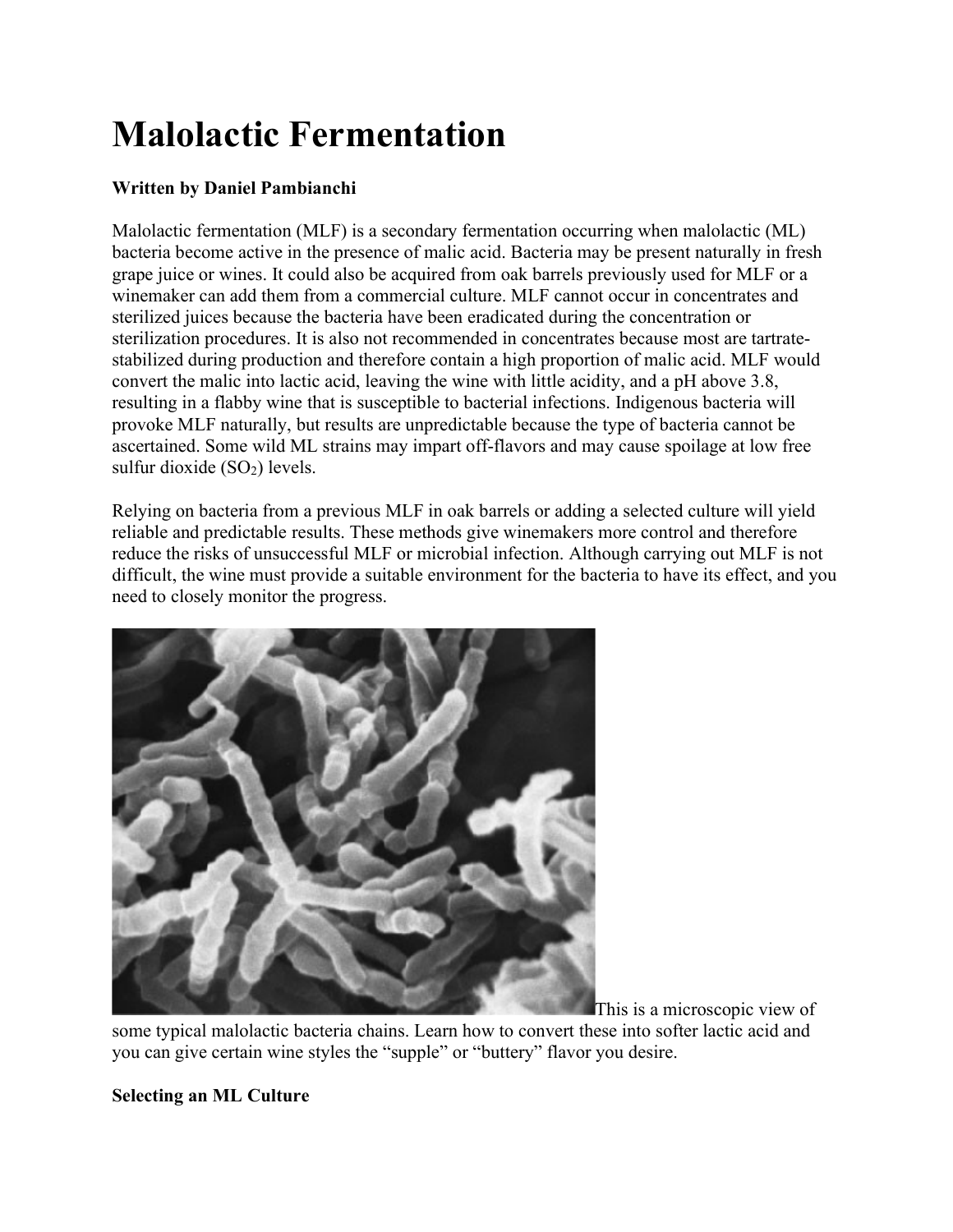Oenococcus oeni species are the most common ML cultures used in home winemaking and are available in either liquid or freeze-dried format. Liquid cultures are normally added directly to wine, while freeze-dried cultures first need to be rehydrated in distilled water.

Liquid cultures are less stable and therefore have a shorter shelf life. Freeze-dried cultures can be stored up to one year in a refrigerator or 18 months in a deep freezer.

### Preparing for MLF

An important consideration before doing a MLF is that this fermentation will cause a reduction in total acidity in wine. Therefore, if you do not want to reduce acidity in a low-acid wine (below 6.0 grams per liter), you should forego MLF. A wine with very low acidity will become flabby and unbalanced.

If you need to increase the acidity of a batch in anticipation of conducting MLF, do so before the start of alcoholic fermentation by using tartaric acid.

For the alcoholic fermentation, select a S. cerevisiae yeast strain that is compatible with MLF, such as Lalvin's ICV/D-47, for a higher probability of a successful MLF. Inoculate the juice with yeast and conduct the alcoholic fermentation as usual, until the specific gravity drops to 1.000 or lower, prior to starting the MLF.

MLF is usually carried out immediately following the alcoholic fermentation so that they do not interfere with each other, although some ML cultures allow both fermentations to occur simultaneously. What is most important is that you observe the culture's environmental conditions — conditions that would otherwise inhibit ML bacteria. Let's examine these conditions.

First: The wine's free  $SO_2$  content should be less than the maximum (typically between 5 and 15 mg/L) prescribed by the ML culture manufacturer because ML bacteria are very sensitive to free SO2. Be sure to only sulfite the wine lightly for any batch that you plan to take through MLF.

Second: The pH should be higher than the prescribed minimum (typically 3.2) because ML bacteria are also sensitive to low pH.

Third: The wine should be above 64° F (18° C) throughout MLF for the bacteria to become active. Either warm up a cool cellar, or move the wine to a warmer room without exceeding 77°  $F(25^{\circ} C)$ .

Fourth: ML bacteria need to feed on nutrients, which can be found in the lees — the deposits formed during alcoholic fermentation. Therefore, do not rack your wine before initiating MLF. And make sure you observe oxygenic requirements of the selected culture. Most ML bacteria used in home winemaking are sensitive to air, and can become easily inhibited if exposed. Try to avoid operations such as racking and vigorous stirrings during MLF.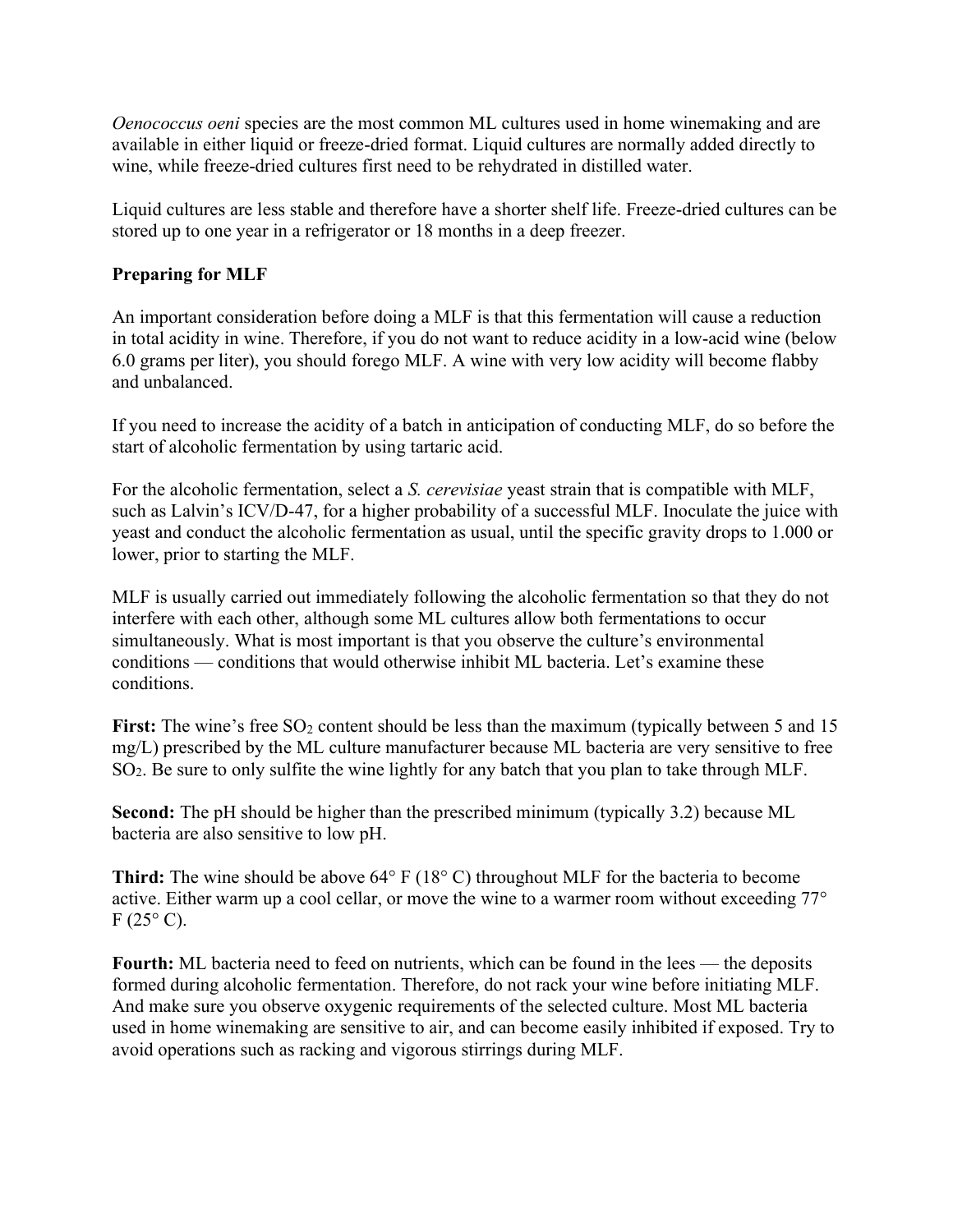A word of caution! Many of the above conditions favor growth of spoilage organisms. Use extra sanitary precautions to avoid potential problems. Ask your supplier for the full set of manufacturer's instructions when buying ML culture, and strictly follow these instructions.

# Conducting the MLF

When ready to start the MLF, inoculate the wine with an ML culture, making sure all environmental conditions are maintained favorably throughout this phase. If you expect to conduct the MLF under a more difficult environment, first condition the hydrated culture by adding it to an equivalent volume of commercial apple juice, containing no preservatives. Apple juice has a high malic acid concentration, which will "jump-start" the bacteria. Loosely cover the container, making sure there is little air space between the culture and the cover. Keep the culture at room temperature for two to four days and then add it to the wine. Be sure to stir very gently. To inoculate several batches, withdraw a 5 percent volume of wine actively undergoing MLF and inoculate another batch with this sample. For example, withdraw approximately  $1/4$  gallon  $(1)$ L) to inoculate a 6-gallon (23-L) batch. Be sure to minimize the culture's exposure to air.

Oak barrels used for MLF will become heavily populated with ML bacteria. Successive vintages can be ML-fermented in the same barrels without adding any bacteria. Simply transfer the wine to barrels and MLF will start on its own. When MLF has completed, sulfite the wine to 35–50 mg/L, top up containers and return the wine to the cellar for aging at a cooler temperature.

# Measuring MLF Progress

MLF can take up to to three months to complete — the point when malic acid is totally converted into lactic acid — if the wine is held above  $64^{\circ}F(18^{\circ}C)$ . Always closely monitor and control MLF. Paper chromatography, an analytical procedure used to detect the presence of malic and lactic acids in wines, is a reliable method to monitor progress.

Be sure to always monitor the pH as well to avoid potential spoilage problems. MLF causes the pH to increase. If it is allowed to progresses to an unusually high level, the wine will oxidize prematurely and become more prone to bacterial infections and spoilage.

#### Paper Chromatography

Paper chromatography uses a special cellulose paper immersed in a solvent containing a color indicator. Kits costing approximately \$45 U.S. are conveniently packaged and sold with all the necessary equipment and chemicals and include: 30 sheets of chromatography paper, large jar with a wide opening and lid, disposable micropipets, chromatography solvent (bright orange color) and 0.3 percent reference solutions of each of

malic, lactic, tartaric and citric acid. Use the solvent in a well-ventilated area because it has a very strong and irritating smell.

Using a lead pencil (ink will run when absorbed by the solvent), trace a horizontal line  $11/4$ inches (3 cm) from the bottom of the paper, across the long side. On the line, mark and label a reference dot for each reference solution and sample to be tested as T, C, M, and L for tartaric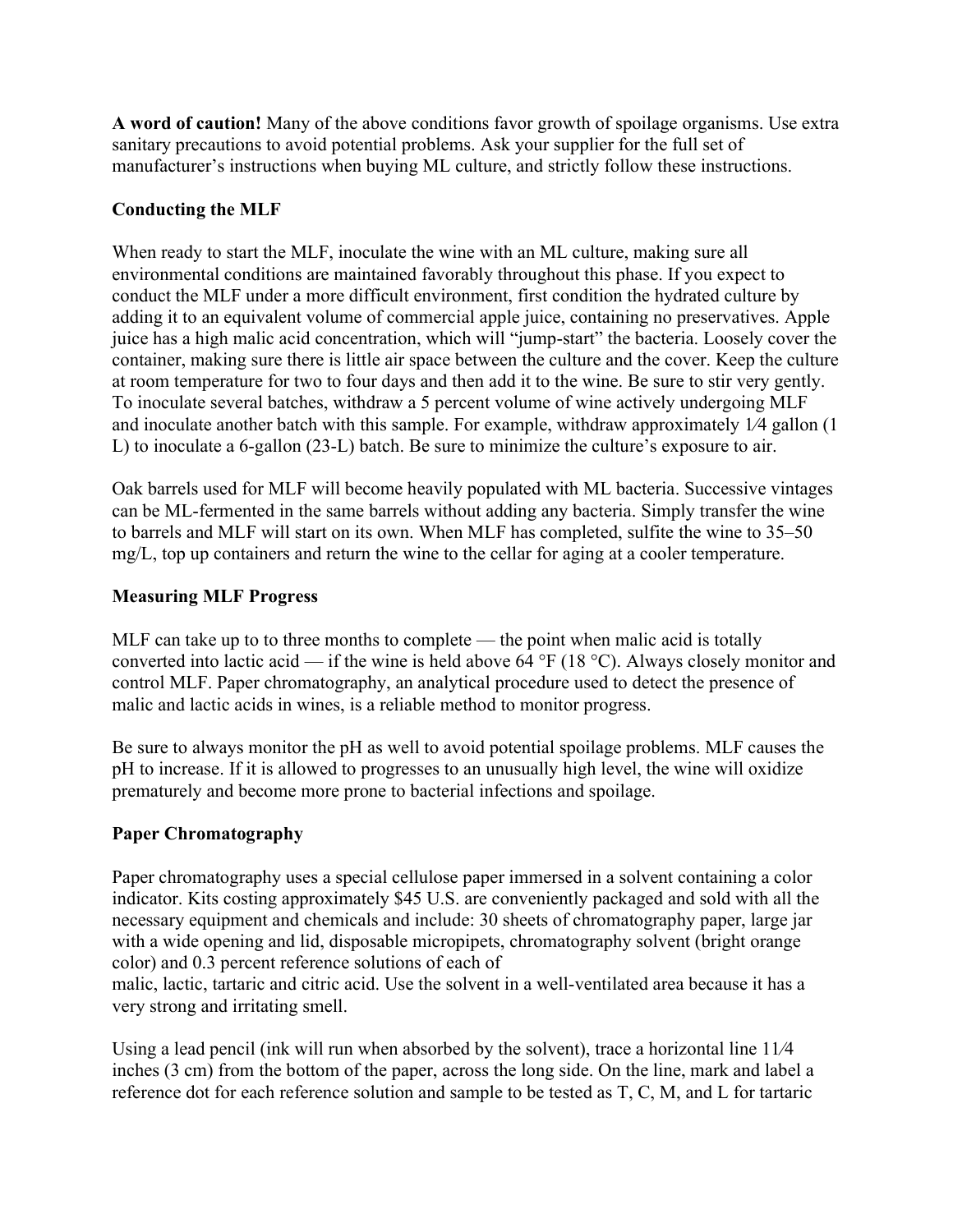acid, citric acid, malic acid and lactic acid, and WS for each wine sample. The dots should be spaced at least 1 inch (2.5 cm) apart and from either edge of the paper.

Using different micropipets, "spot" each dot with a single drop of the corresponding reference acid solution or wine sample to be analyzed. Spot each dot three or four times, making sure to let each spot dry for approximately 15 minutes before re-applying (use a hair dryer to accelerate this process).

Curl the paper into a cylindrical shape around the vertical (short) axis without overlapping the edges, and staple the two ends at the top, middle and bottom. Pour enough solvent in the jar so that it is about 1 inch deep. Insert the paper in the jar and immerse it in the solvent, making sure that it stands upright, and then close the jar with the lid.

The solvent will start traveling up the chromatography paper and will cause acid components to "separate." Allow the solvent to reach the top of the paper, which can take up to six hours. When completed, take the paper out of the jar, remove the staples from the paper and uncurl it. Hang it to dry in a warm, well-ventilated area to volatilize the solvent. Pour the leftover solvent back in its original container for other chromatography tests. After approximately three hours, yellowish spots will start appearing on the paper.

#### Interpreting Results

The spotted chromatography paper is referred to as a chromatogram. The figure below illustrates a typical chromatogram showing how spots have traveled and formed. For each sample, moving from the bottom edge of the paper towards the upper edge, the tartaric acid spot will have traveled the shortest distance, followed by citric, malic and lactic spots. Use the reference solution spots to help you locate horizontally the corresponding acid components of the wine samples.

When MLF has completed, you will see a clear lactic spot for the wine sample, and a very faint malic spot (a small trace always remains), as well as a tartaric spot. If any citric acid is present, a corresponding spot may be visible depending on the acid concentration.